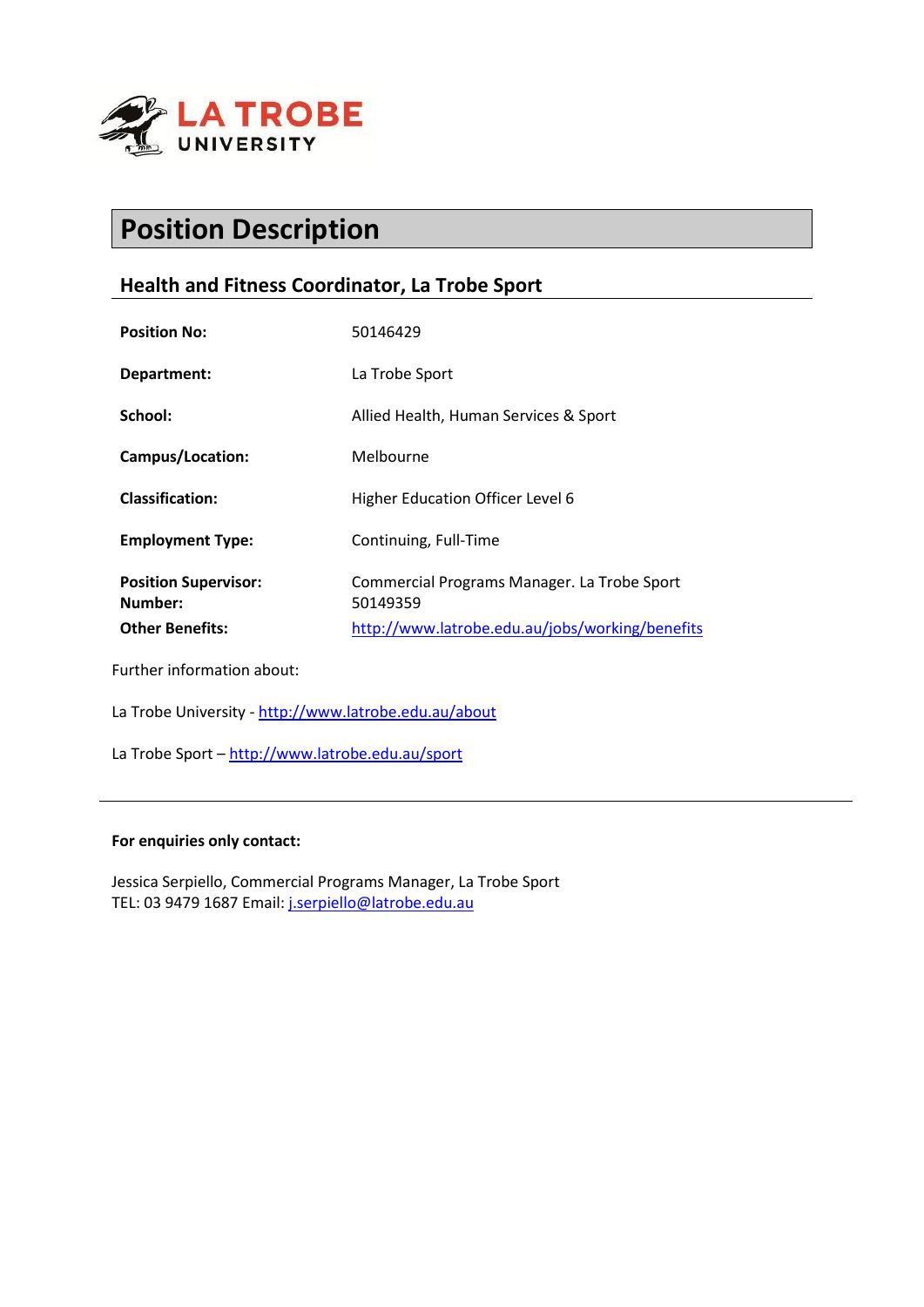# **Position Description**

# **Health and Fitness Coordinator, La Trobe Sport**

## **Position Context**

La Trobe Sport is a business unit within La Trobe University tasked with the strategic goal of developing La Trobe to be the University of choice for Sport in Australia.

La Trobe Sport oversees sports related facilities and grounds and drives sport related programs and partnerships, to enrich a student's time at the University. The business unit collaborates across the University with sport related academics and other departments to support and enable, the best sport-related teaching and research, as well as student participation in sport and recreation. La Trobe Sport also oversees the active engagement of the wider community in the campus through the use of its sporting facilities and sport services.

Specifically, La Trobe Sport oversees the following activities:

- Enhances student life at La Trobe through sport and recreational offerings
- Develops sporting partnerships that enhance teaching, learning and research
- Facilitates new and existing academic programs related to sport
- Oversees all affiliated sport clubs
- Facilitates community engagement for the University through sport
- Maintain and develop sport related infrastructure to enhance the holistic sport experience at La Trobe

The primary purpose of this position is to work with the Commercial Programs Manager in overseeing the operations and delivery of engaging health and fitness related programs across university sporting infrastructure.

#### **Duties at this level may include:**

- 1. Work collaboratively with the Commercial Programs Manager, in establishing and maintaining the operational requirements of the health and fitness centre.
- 2. Generate original ideas and innovative solutions through the provision of specialist knowledge and advice relating to health and wellbeing, sport and fitness, and active living delivery.
- 3. Actively seeks and implements innovative solutions to maximise the customer experience. This includes but is not limited to identifying service requirements or shortfalls, maximising service quality, improving efficiency and continuity across all aspects of the customer journey.
- 4. Actively engaged in industry and participation trends including the delivery of health and fitness programs and seeking novel use of equipment and infrastructure to increase participation and customer experience.
- 5. Work collaboratively with the Senior Coordinator, Representative and High-Performance Sport on the La Trobe Sport Performance Hub operations and integration with the Department of Sport and Exercise Science. This may include but is not limited to identifying new business opportunities, administrative and operational support including bookings and supervision of sessions.
- 6. Supervisory responsibility of staff at task level 5 or below, performing a set of related functions including line management responsibility of health and fitness staff.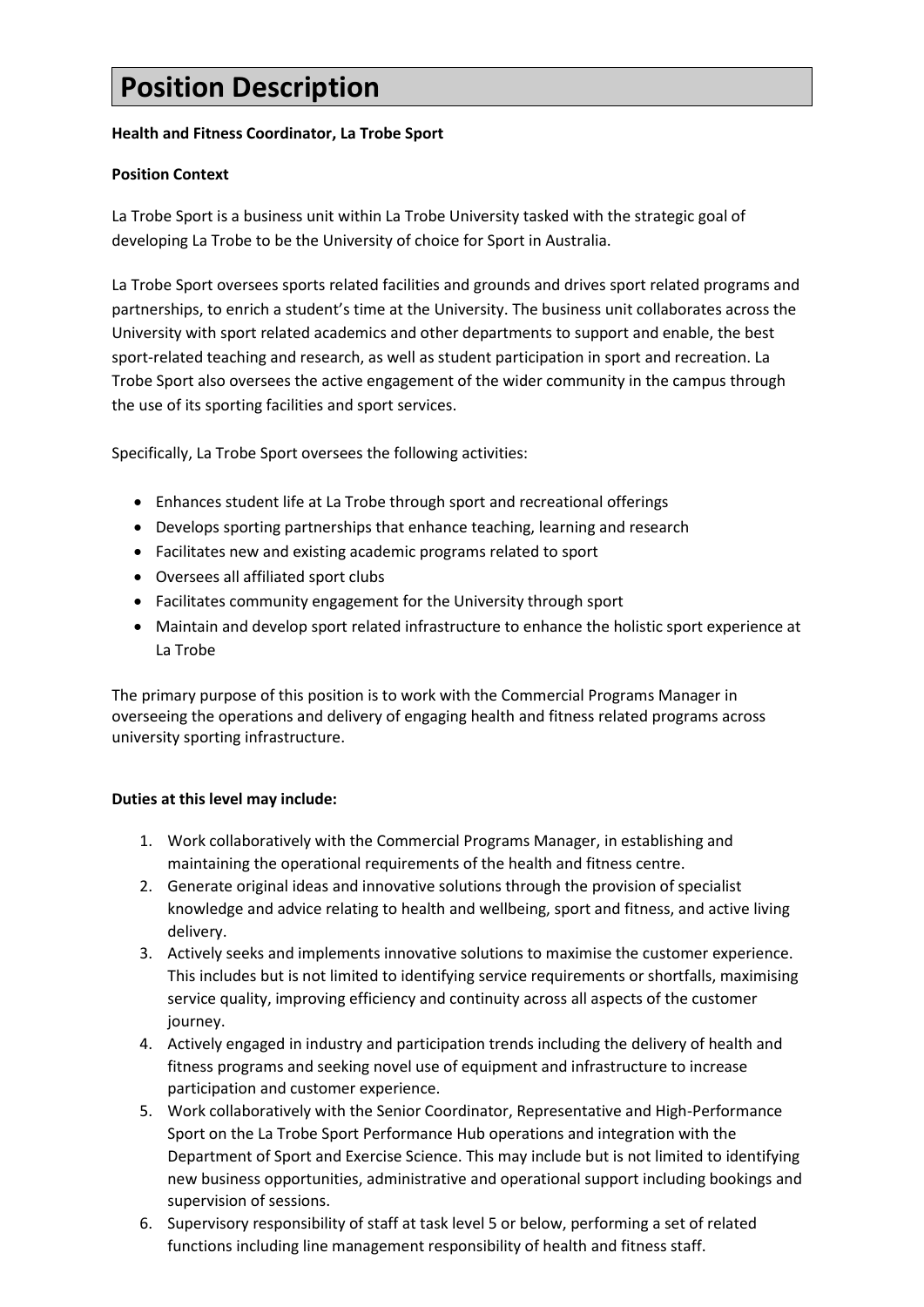- 7. Plans and organises individual and team activity with an appreciation of longer-term goals, ensuring plans complement and feed into the broader La Trobe Sport Strategy.
- 8. Manages resources and budgets including workflows and systems within health and wellbeing, sport and fitness, and active living delivery. In conjunction with the Commercial Programs Manager, regularly reviewing these to ensure that maximum value is extracted.
- 9. Provides influential input to policy or systems development on the basis of expertise in the operational aspects of current systems and their impact.
- 10. Carry out other duties as required by the Commercial Programs Manager.

## **Key Selection Criteria**

## **ESSENTIAL**

- 1. Relevant experience in managing sport facility operations and developing new programs to service a broad range of stakeholders.
- 2. Relevant undergraduate qualifications or relevant experience in health and fitness or a related field.
- 3. Demonstrated ability to apply knowledge in the development of new programs and activities, and a demonstrated understanding of the interrelationships between policies and activities.
- 4. Excellent interpersonal and communication skills, with an ability to negotiate and influence positively to achieve desired outcomes. This includes but is not limited to maintaining relationships with health, fitness and sport stakeholders.
- 5. Demonstrated ability to work independently, follow established procedures with limited supervision and contribute positively to an effective team.
- 6. Demonstrated experience managing the activities of self and others including casual staff, through coaching, motivation and performance management.
- 7. Level 2 First Aid qualification

# **DESIRABLE**

1. Pool Lifeguard qualification or willingness to obtain.

#### **Essential Compliance Requirements**

To hold this La Trobe University position the occupant must:

- hold, or be willing to undertake and pass, a Victorian Working With Children Check; AND
- take personal accountability to comply with all University policies, procedures and legislative or regulatory obligations; including but not limited to TEQSA and the Higher Education Threshold Standards.

#### **La Trobe Cultural Qualities**

Our cultural qualities underpin everything we do. As we work towards realising the strategic goals of the University we strive to work in a way which is aligned to our four cultural qualities:

- We are *Connected:* We connect to the world outside the students and communities we serve, both locally and globally.
- *We are Innovative:* We tackle the big issues of our time to transform the lives of our students and society.
- *We are Accountable:* We strive for excellence in everything we do. We hold each other and ourselves to account, and work to the highest standard.